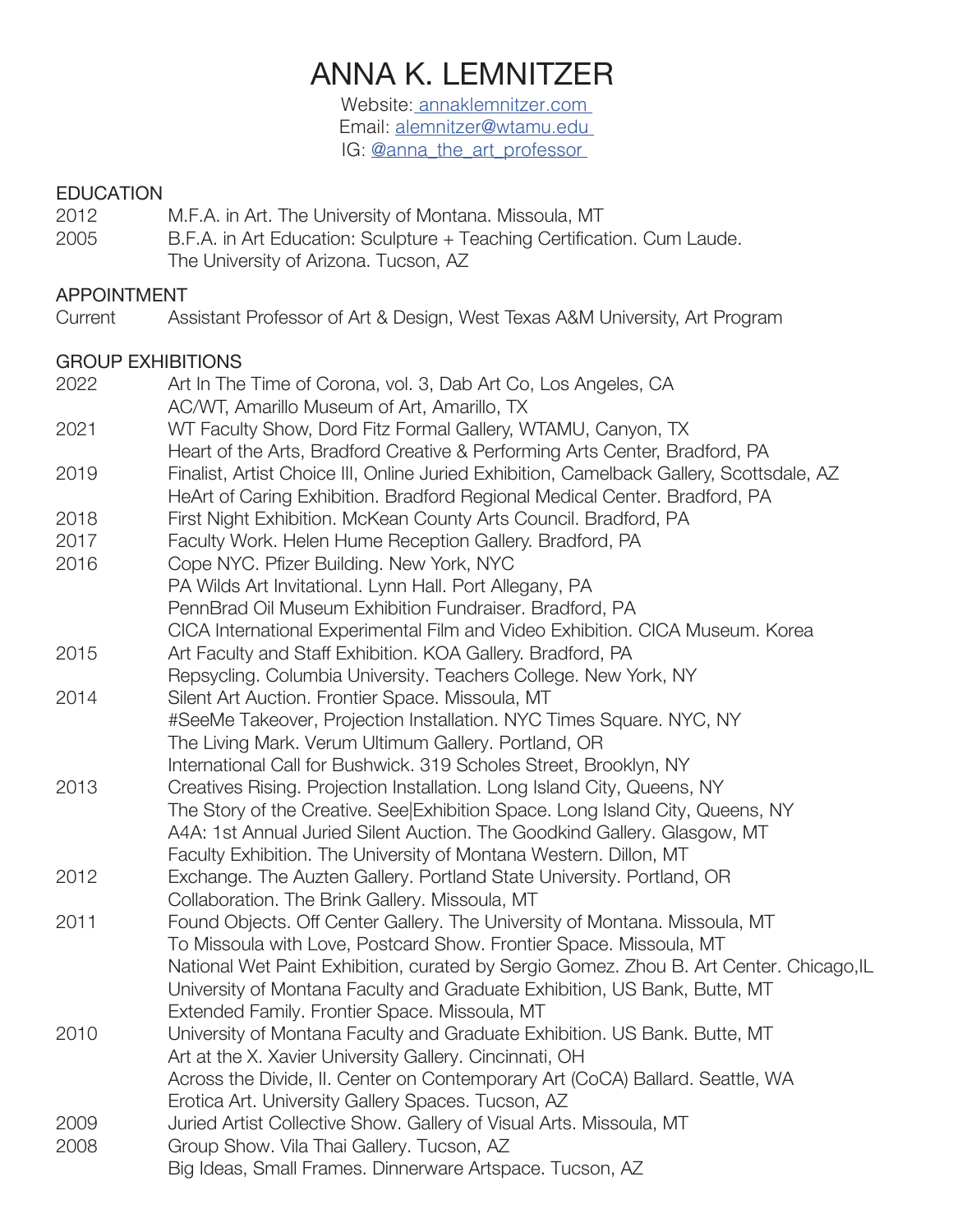#### SOLO AND TWO PERSON\* EXHIBITIONS

- 2022 Manifestations, Dord Fitz Formal Gallery, West Texas A&M, Canyon, TX
- 2020 Metaphors or Paper: Virtual Exhibition, Patterson Library, Westfield, NY
- 2016 Contemporary Figurative Work An Exhibition in Graphite and Watercolor.

 KOA Gallery, University of Pittsburgh at Bradford. Bradford, PA

- 2012 Art Walk\*, TGN Gallery. Dillon, MT
- Dysfunction. The Brunswick Gallery. Missoula, MT
- 2010 Interior Spaces. Off Center Gallery. Missoula, MT
- Across the Divide II\*. The Belltown Gallery/Center on Contemporary Art. Seattle, WA
- 2009 Featured Artist, Art Walk: July. Vila Thai Gallery. Tucson, AZ
- 2008 Featured Artist, Vila Thai Gallery. Tucson, AZ Google Artist of the Day/Erotic Artist of the Day. Google Online Gallery Tucson Opera Home Show. Tucson, AZ

## ARTIST LECTURES & PRESENTATIONS

- 2021 Time Capsule Project, Andy Warhol Museum, Invitational, (ongoing) Texas Tech Painting Symposium: Presentation & Panel: Ones and Zeros: Painting and **Technology**
- 2019 2020 Artist Lecture, Mapping and Design Elements, GIS, University of Pittsburgh at Bradford
- 2017 Visiting Artist, Georgia State University. Invitational. Atlanta, GA
- 2015 Creating Empathy Through Visual Metaphors.

 USSEA Regional Conference, An Inclusive World: Bridging Communities. The Queens Art Museum. Queens, NY

- Artist Lecture: Repsycling. Columbia University. Teachers College, NY
- Artist Lecture: First Thursday Series. University of Pittsburgh at Bradford. Bradford, PA
- Artist Lecture: Arts Awareness. University of Pittsburgh at Bradford. Bradford, PA
- 2014 Artist Lecture: Arts Awareness. University of Pittsburgh at Bradford. Bradford, PA Invitational Speaker. Coming Out For Equality. University of Pittsburgh at Bradford

## COMMISSIONED + DESIGN WORK

2013- Digital Mural, Wilds Sonshine Factory, Inc, Educational Center, forthcoming<sup>\*</sup>cc Sugar Bay, watercolor, acrylic, and gouache painting, 14 x 16, wood frame Memorial Flowers, watercolor and ink, 24 x 20 Breathe Peace Wellness Spa, Punxatawny, PA Santosha Yoga, Punxatawney, PA

 Ruby and Revolver Jewelry, Missoula, MT

- 2014 2019 Executive Art Director, It's American Press, Inc., Chicago, IL
	- Access Fund Collaboration. Summer 2018
	- Red Dot Design Award. Red Dot Design Museum. Germany 2018
	- International Houswares Show. Chicago Design Debut. Chicago, IL, 2018
	- The New York Coffee Festival. New York, NY 2017
	- Ecology Project International. 2017
- 2018 Collaborative work with PSU Social Arts Professor, Lisa Jarrett. Portland, OR
- 2015 Artists Seen: Photographs of Artists In the 21st Century, A Project by David Moog Birchfield Penny Art Center, SUNY Buffalo State, Buffalo, NY
- 2013 Abstract Doors, Installation. Metal Fabrication. Ponce Residence, Phoenix, AZ
- 2012 **Glacier Mural, Seascape Mural, Private Residence, Missoula, MT**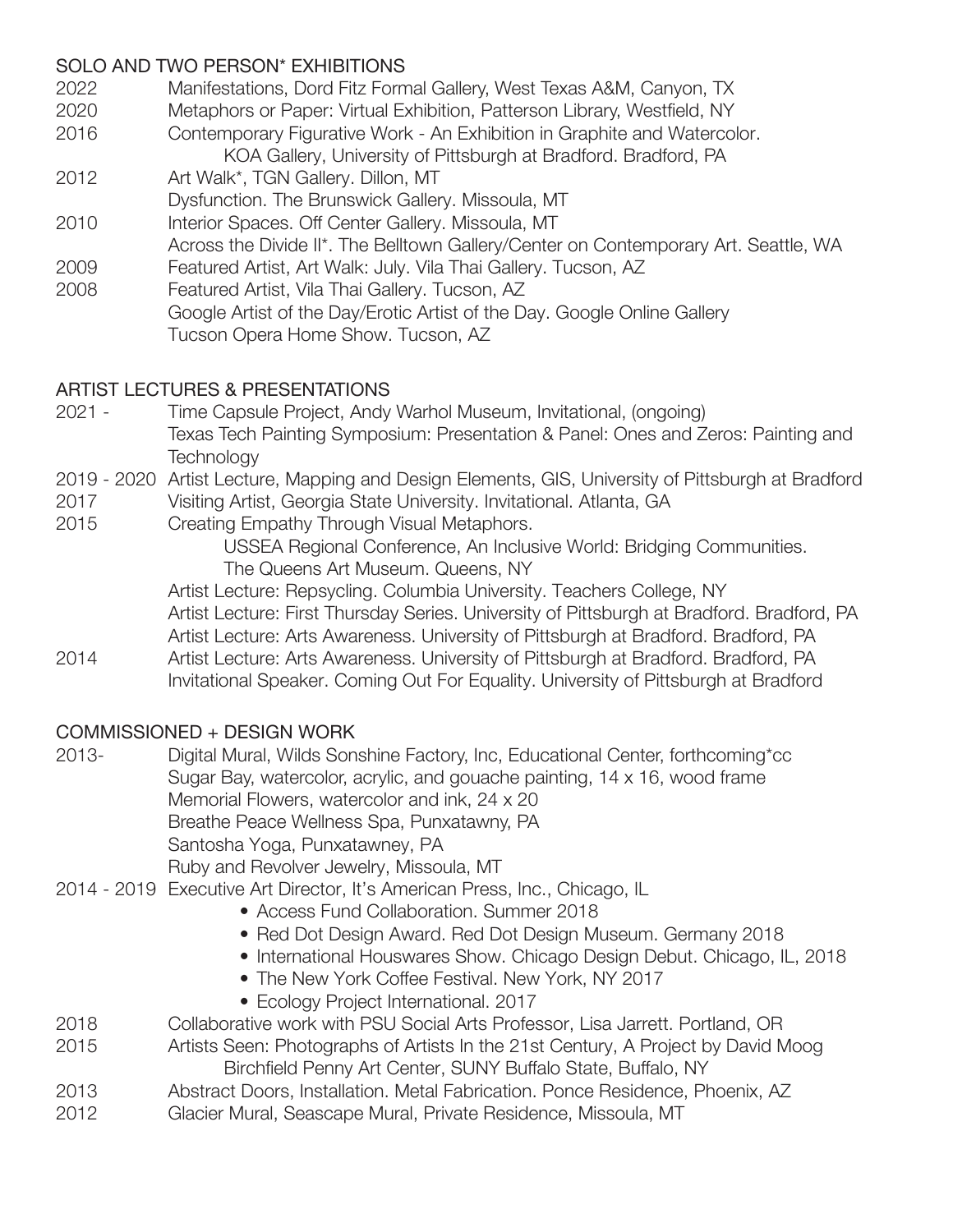| 2011      | The International Heart Institute Mural<br>The International Heart Institute, St. Patrick's Hospital, Missoula, MT           |
|-----------|------------------------------------------------------------------------------------------------------------------------------|
|           | The Hub Mural. The Hub. Missoula, MT<br>Four Panels: Hadrian, Antinoos, Saint Roche, Saint James                             |
|           | Created for Dr. Rafael Chacon and Dr. Andy Laue, Moiese, MT                                                                  |
| 2009      | Winner, Steel Horse Head created for Dave Carpenter, Scottsdale, AZ                                                          |
| 2008      | Untitled, 16 piece Abstract Sectional Paintings, Created for Jay Bell, Tucson, AZ                                            |
|           | Punjabi Wedding Portraits, Created for Deepak and Jackie Sharma, Tucson, AZ                                                  |
| 2007      | Permanent Collection: Dedication Painting: Art for Art,                                                                      |
|           | The Optical Sciences Center, The University of Arizona, Tucson, AZ                                                           |
|           | <b>ACADEMIC HONORS &amp; AWARDS</b>                                                                                          |
| 2020      | MyPath Story Booth: Creating Vibrant Art to Amplify Patient Caregiver Stories                                                |
|           | Year of Creativity Grant + matching funds                                                                                    |
|           | University of Pittsburgh                                                                                                     |
| 2019      | Chairs Award for Excellence in Teaching                                                                                      |
|           | Promotion to Associate Professor                                                                                             |
|           | Nominated: Women in Academic Leadership Member                                                                               |
|           | Faculty Development Grant + Office of Academic Affairs, Dean Support:                                                        |
|           | Adobe Max 2019 The Creativity Conference Attendance                                                                          |
|           | The University of Pittsburgh, Bradford, PA                                                                                   |
|           | Open Educational Resources Grant                                                                                             |
|           | The University of Pittsburgh, Pittsburgh, PA                                                                                 |
| 2017-2018 | Faculty Course Release Grant: Art Program Development and Planning<br>The University of Pittsburgh at Bradford. Bradford, PA |
|           | Pitt Interdisciplinary Humanities Grant: The Fluidity of Gender, Sculpture by Linda Stein                                    |
|           | The University of Pittsburgh. Pittsburgh, PA                                                                                 |
| 2016      | Faculty Summer Development Grant: Artist Residency: Immortality Series: Alter Egos                                           |
|           | The University of Pittsburgh at Bradford. Bradford, PA                                                                       |
| 2015      | Faculty Course Release Grant: Immortality Series: Alter Egos                                                                 |
|           | <b>Faculty Development Grant:</b>                                                                                            |
|           | Creating Empathy In The Classroom Through Visual Metaphors                                                                   |
|           | The University of Pittsburgh, Bradford, PA                                                                                   |
| 2014      | Hewlett International Grant: Assistant to Fulbright Artist in Iceland                                                        |
|           | The University of Pittsburgh. Pittsburgh, PA                                                                                 |
|           | Faculty Development Grant: Assistant to Fulbright Artist in Iceland                                                          |
|           | The University of Pittsburgh, Bradford, PA                                                                                   |
| 2011-2012 | Gilbert Millikan Art Scholarship. The University of Montana. Missoula, MT                                                    |
|           | Bill Kliber Memorial Scholarship. The University of Montana. Missoula, MT                                                    |
| 2010-2011 | Graduate Teaching Assistantship. The University of Montana. Missoula, MT                                                     |
|           | Nancy and Ron Erickson Scholarship. The University of Montana. Missoula, MT                                                  |
| 2009-2010 | Fell-Oskins Scholarship. The University of Montana. Missoula, MT                                                             |
|           | Graduate Teaching Assistantship. The University of Montana. Missoula, MT                                                     |